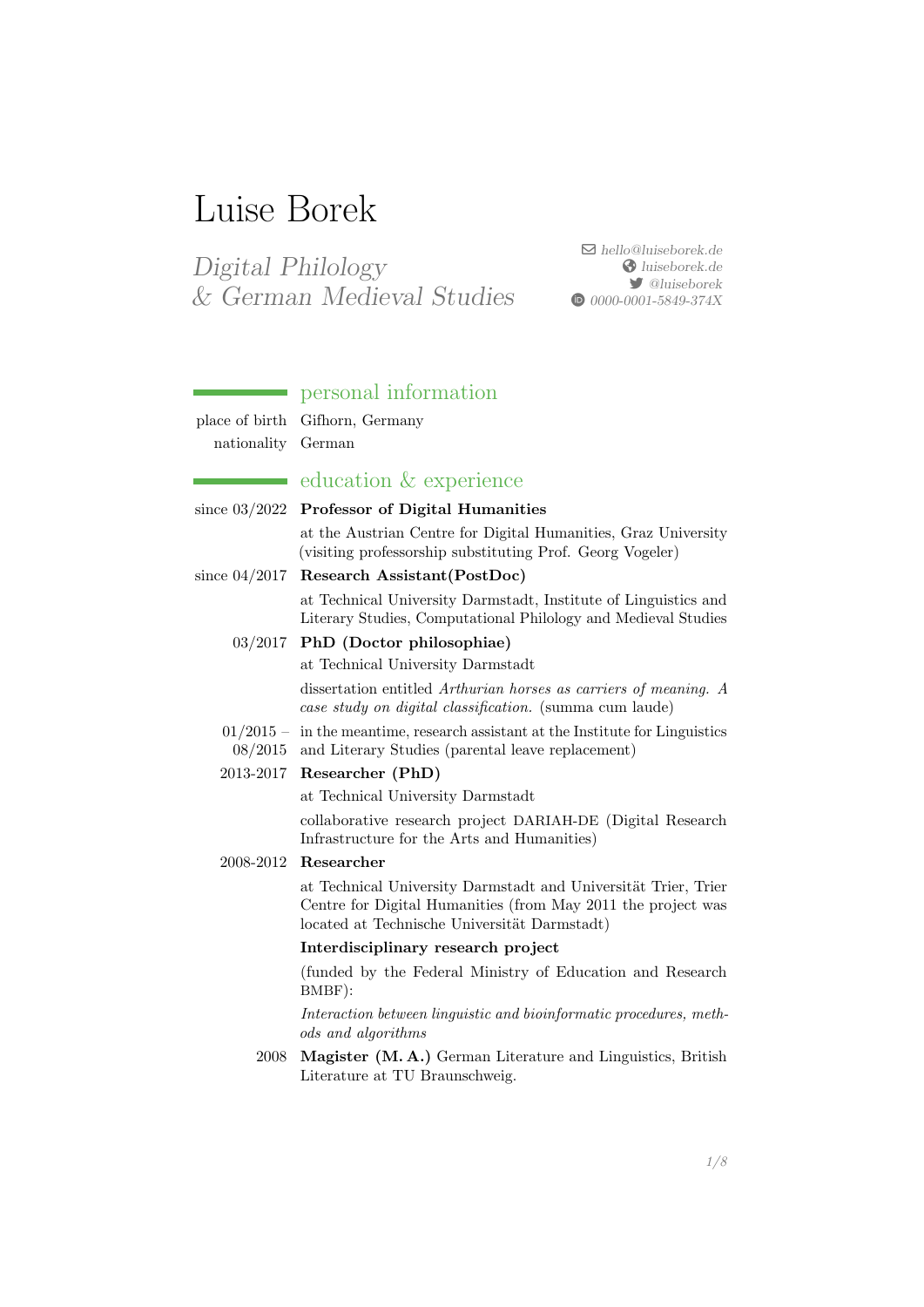Magister thesis: Staging and visualization of language in Wolframs "Willehalm".

2004-2005 Erasmus student at Stockholm University

## languages

German, English, Swedisch, French, Dutch, Latin

## fields of research

Arthurian Romance Literary Animal Studies Digital Lexicography Digital Editions Manuscript Studies Digital Curation and Linked Open Data Historical Linguistics Digital Humanities

# functions

- since 2021 reviewing for German Research Foundation (DFG)
- since 2021 reviewing for International Journal of Humanities and Arts Computing (IJHAC)
- since 2020 elected member of the Digital Medievalist Executive Board (term 2020-2022)
- since 2018 elected member of the "Direktorium" (Mittelbauvertreterin im Direktorium des Instituts für Sprach- und Literaturwissenschaft, Technische Universität Darmstadt)
- since  $2018$  member of the examination board of the Institut für Sprachund Literaturwissenschaft, Technische Universität Darmstadt
- since  $2018$  reviewing for  $Zf dG Zeitschrift$  für digitale Geisteswissenschaften
- since 2015 national coordinator Germany of the DARIAH-EU DH-Course Registry
- since 2014 member of the Steering Board: DiRT (Digital Research Tools)
- since 2014 registered author at DHdBlog (Digital Humanities im deutschsprachigen Raum)

## memberships

- since 2020 member of the Junge Akademie der Akademie der Wissenschaften und der Literatur Mainz (four year membership)
- since 2019 member of the Mediavistenverband (here part of the working group "Digitale Mediävistik")
- since  $2018$  founding member of "Brevitas Gesellschaft für Kleinepik des Mittelalters"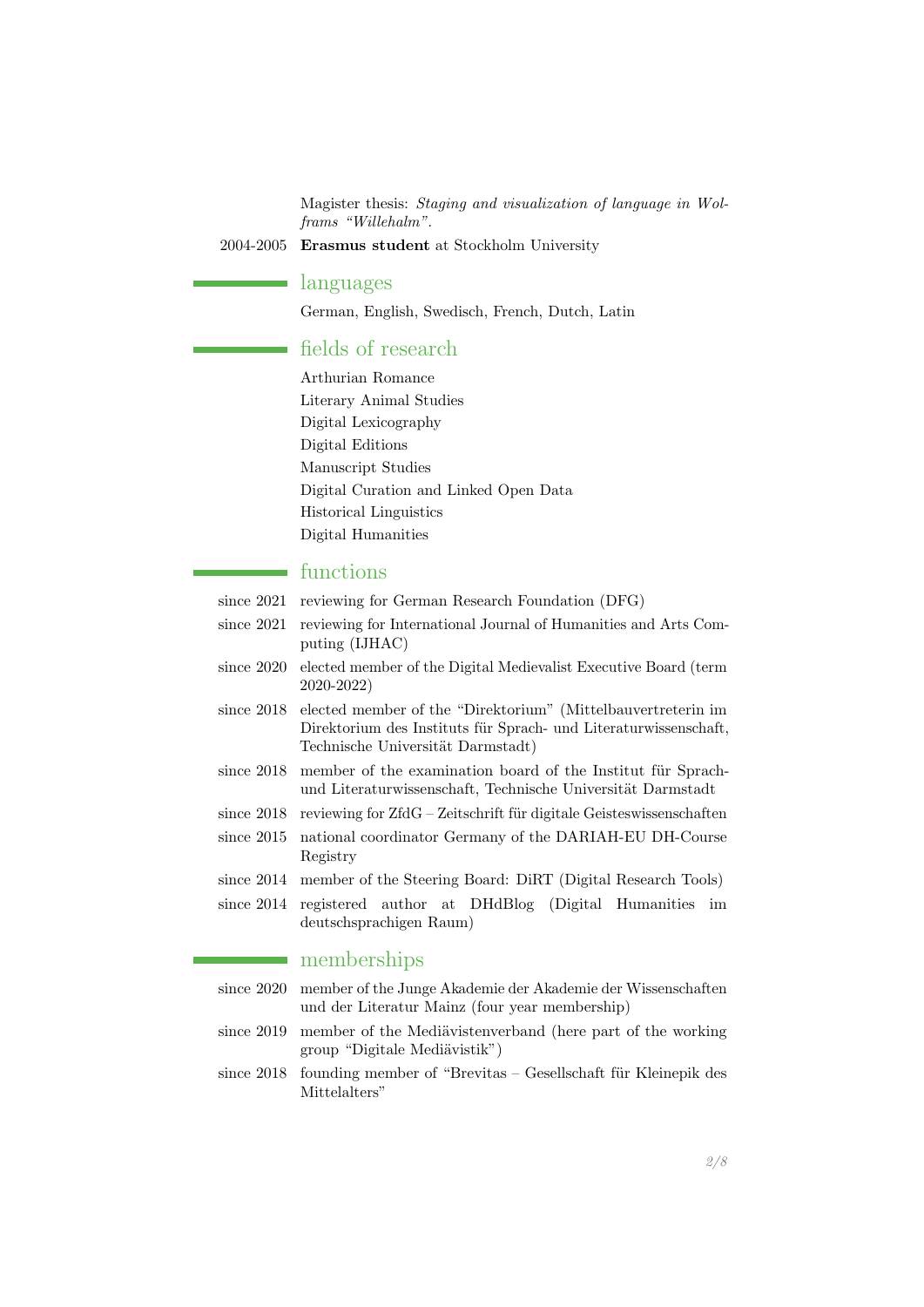- since 2017 member of the International TUSTEP User Group (ITUG)
- since 2017 member of International Arthurian Society since 2016 founding member of the "Arbeitskreis Wissenschaftliche Annotationstechniken at the Gesellschaft für Informatik"
- since 2014 member of the European Association for Digital Humanities (EADH)

#### bursaries

- 06/2022 to Admission to the mentoring programme "ProProfessur" (scien-11/2023 tific mentor: Prof. Dr. Mechthild Habermann)
	- 2021 Ingenium funding in preparation of publications
- 2017-2019 Admission to the mentoring programme "ProAcademia"
	- 2010 Interedition Bursary to "Text Encoding with TEI" at The National Library of Israel, Jerusalem 2010.
	- 2010 Student Assistant Bursary at DH2010 (King's College, London), 2010

#### projects

2021-2024 DFG-Netzwerk Linked Open Middle Ages (Netzwerk Offenes Mittelalter) <https://offenesmittelalter.org> funding amount: 83.728 Euro 2022-2024 Kompetenznetzwerk Digitalität in der Lehre

Funded by Technical University Darmstadt 'Lehrfonds' (LeNA) Main applicant: Dr. Sabine Bartsch funding amount: 177.444 Euro

- seit 2018 Digital Edition of selected correspondences of the Brothers Grimm Project lead: Dr. Rotraut Fischer [https://www.digitalhumanities.tu-darmstadt.de/](https://www.digitalhumanities.tu-darmstadt.de/forschung#DigitaleEdition) [forschung#DigitaleEdition](https://www.digitalhumanities.tu-darmstadt.de/forschung#DigitaleEdition) without external funding.
- seit 2013 Taxonomy of Digital Research Activities in the Humanities (TaDiRAH) collaborative and trans atlantic initiative to shape DH terminology <https://github.com/dhtaxonomy/TaDiRAH> <https://vocabs.dariah.eu/tadirah>

currently without external funding, application in preparation.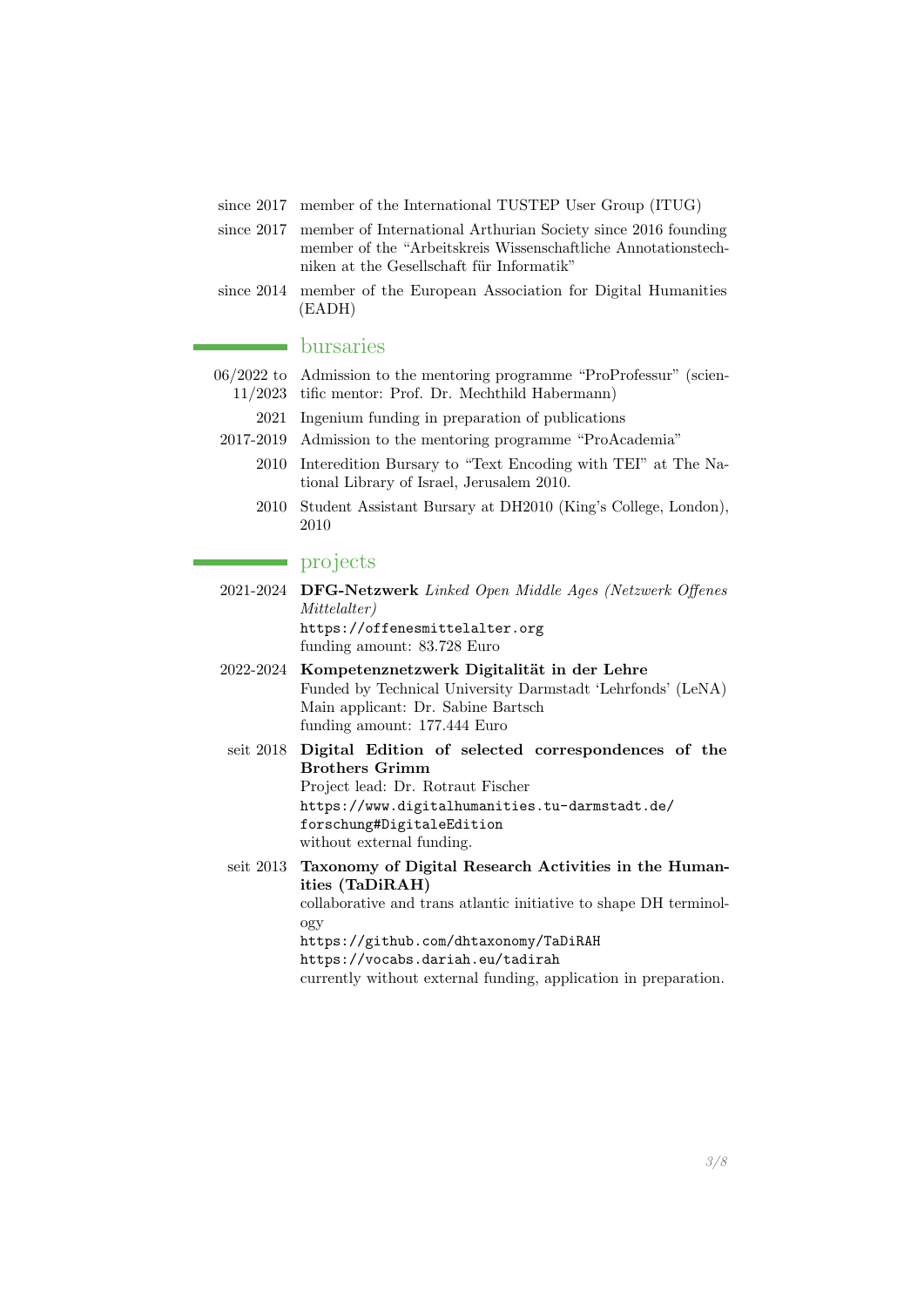#### teaching

Wörterbücher, Wikis und Linked Open Data. Graz University, summer 2022.

Liebesbriefe erschließen. Graz University, summer 2022.

Proseminar Kleinere Erzählformen im Mittelalter. An der Technischen Universität Darmstadt, winter 2021/22.

Übung: Text encoding with XML/TEI. Technischen Universität Darmstadt, winter 2021/22.

Linked Open Middle Ages. Summer 2021. Hauptseminar in Digital Philology and Medieval Studies.

The Dragon in Medieval Europe. Winter 2020/21. Proseminar in Medieval Studies.

Lexicography, Structures and Linked Data. Winter 2019/20. Hauptseminar in Digital Philology.

From transcript to edition: Parzival fragment Hs. 3252. Summer 2019. Hauptseminar in Digital Philology and Medieval Studies.

Transcribing Medieval Manuscripts: Parzival fragment Hs. 3252. Winter 2018/19. Proseminar in Medieval Studies.

Introduction to Medieval Studies. Sommersemester 2015-2021 (recurring). Proseminare in Medieval Studies.

Introduction to diachronic linguistics. Summer 2017 and 2018. Proseminare in Digital Philology.

Text Encoding with TEI/XML. Winter (recurring) 2017/18-2021/22.

Arthurian Horses. Winter 2017/18. Proseminar in Medieval Studies.

Der "Erec" Hartmanns von Aue. Winter 2013/14. Proseminar in Medieval Studies.

### talks

With Nadine Dietz, Lena Dunkelmann and Melanie Seltmann: Digitale Vermittlung und Partizipation von Kulturerbe. Das Citizen-Science-Projekt Gruß und Kuss und das Koblenzer Liebesbriefarchiv. Pop-up-Store at Graz University, 20.05.2022.

With Katharina Zeppezauer-Wachauer and Toby Burrows, moderated by Roman Bleier: Linked Open Data in Medieval Studies. Panel discussion of the Digital Medievalist Symposium "The Past, Present and Future of Medieval Digital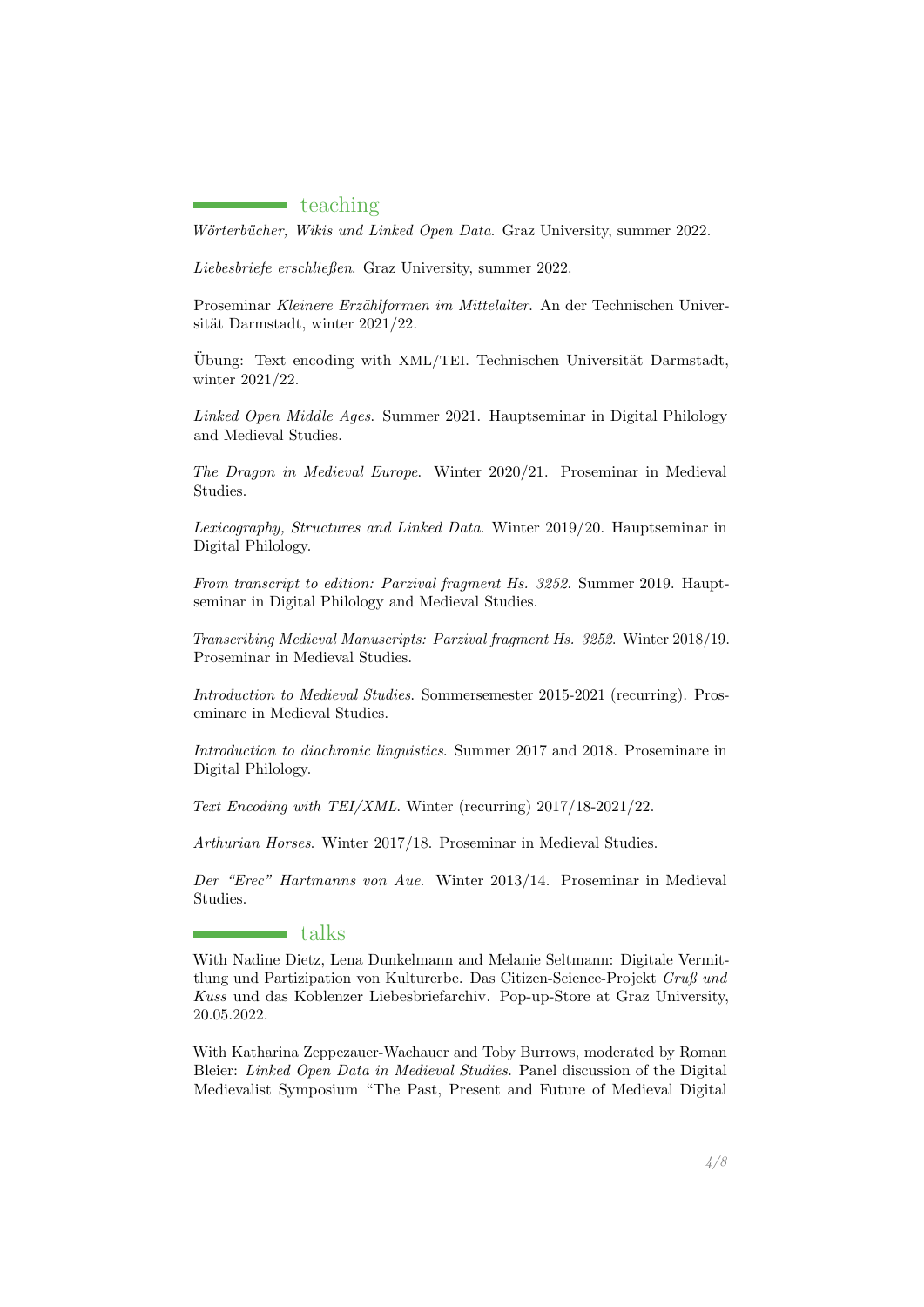Studies". 21.06.2021.

Digitalität und Hermeneutik. Am Beispiel der Editionsphilologie. Im Rahmen der Konferenz "Grenzen der Künste im Zeitalter der Digitalisierung" at the Leuphana University Lüneburg. 5.06.2021.

With Andrea Rapp: alte kuntschaft und ouch niuwe. Digitale Perspektiven auf die Mediävistik. Keynote at Faithful Transcriptions. Ein digitales Crowd-Sourcing-Projekt zu theologischen Handschriften des Mittelalters. Staatsbibliothek zu Berlin.  $6.05.2021.$  Video https://www.youtube.com/watch?v=rKvf-1rmv9w

With Canan Hastik, Vera Khramova, Klaus Illmayer and Jonathan Geiger: Information Organization and Access in Digital Humanities. International Symposium on Information Science (ISI) 2021. Regensburg, 9.02.2021.

Panel discussion: Karriere in den kleinen Fächern – Probleme und Möglichkeiten. PhD and PostDoc Days: "Knotenpunkt Byzanz: Junge Forscher, neue Perspektiven" of the Young Academics Network Byzanz Mainz-Frankfurt. February 2021. <https://www.youtube.com/watch?v=vp7P-KNTCuI>

Wege in die Artuswelt? Figurennetzwerke mittels Linked Data erschließen. Event hosted by SFB 933 "Materiale Textkulturen" and Heidelberg Academy of Sciences and Humanities: Visualisierung als Provokation? Netzwerkanalysen in Mediävistik und Alterumswissenschaften. Heidelberg, 3./04.04.2019.

The Dead Horse in Arthurian Romance (and beyond). International Medieval Congress (IMC) 2018, Leeds, 3.07.2018.

Arthurische Pferde mittels Linked Data z¨ahmen: Eine Fallstudie zur Klassifizierung literarischer Inhalte. 24th International TUSTEP User Group Conference (ITUG). 28.09.2017.

Scholarly Primitives 'hands-on': TaDiRAH als praxisorientierte Taxonomie für DH-Verfahren. Usability in Forschungsinfrastrukturen in den digitalen Geisteswissenschaften. Workshop von TextGrid in Kooperation mit DARIAH-DE am Deutschen Arch¨aologischen Institut (DAI). Berlin, 23.09.2014.

With Quinn Dombrowski and Christof Schöch: Scholarly Primitives revisited. Towards a practical taxonomy of digital humanities research activities and objects. Digital Humanities Conference 2014, Lausanne. [https://zenodo.org/record/](https://zenodo.org/record/10866) [10866](https://zenodo.org/record/10866)

Die Fellfarben von Pferden und ihre Farbbezeichnungen im Deutschen. 4. Animaliter-Tagung "Tier und Wort". May 26th-27th 2014, Darmstadt.

With Andrea Rapp and Vera Hildenbrandt: Abgeschlossen und doch offen – Nutzerbeteiligung bei retrodigitalisierten Printwörterbüchern. Ihr Beitrag bitte! Nutzerbeitrag im Wörterbuchprozess. GAL Kongress 2012, Erlangen. 19.09.2012.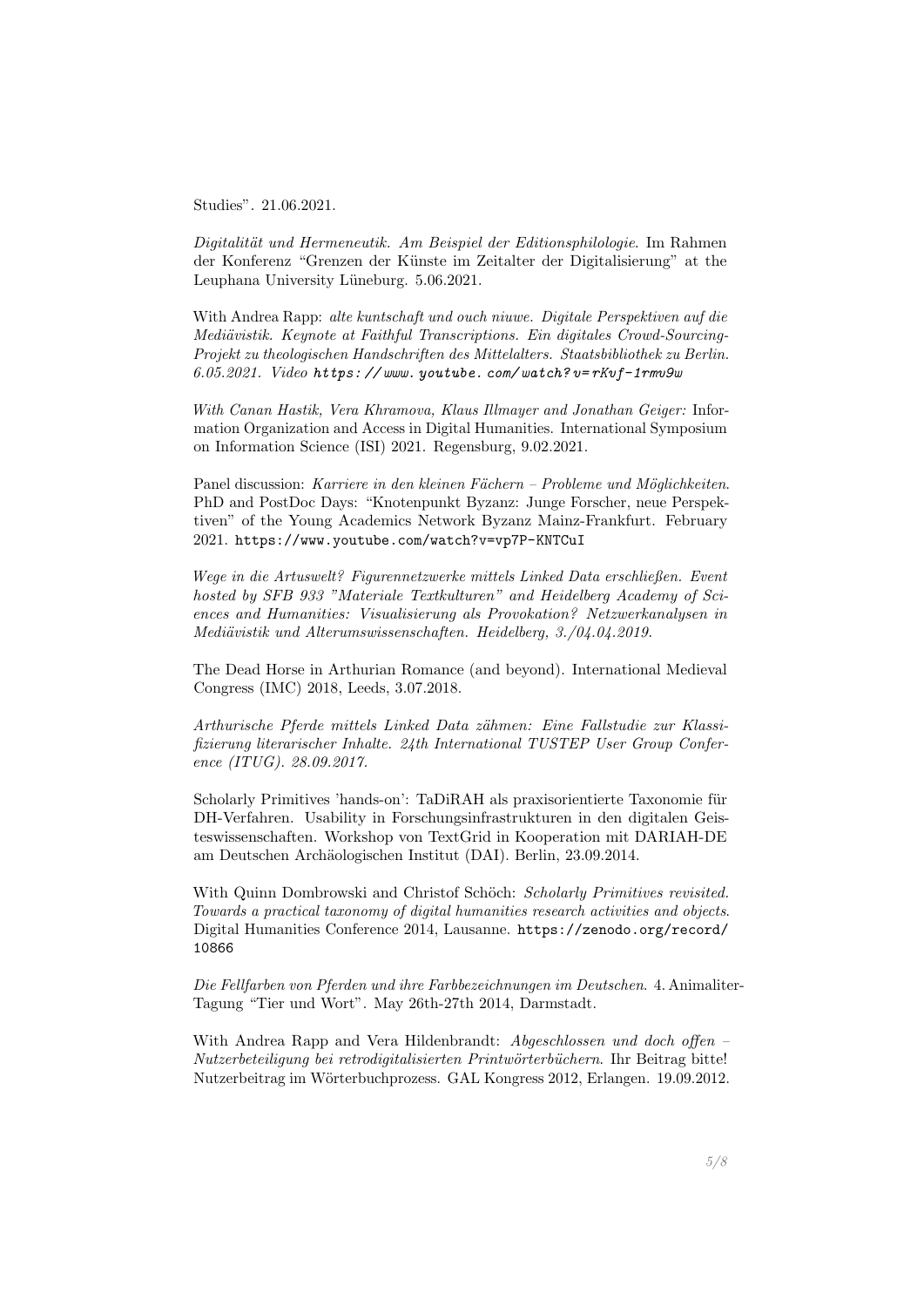### $\blacksquare$  organized events

With Karoline Döring, Marco Heiles and Katharina Zeppezauer-Wachauer: Normdaten und Forschungsinfrastruktur. Second meeting of the DFG-Network Linked Open Middle Ages. World Café and workshop. 21-22 February, 2022 (LMU München, digital).

Panel and workshop: Text and Linked Open Data. First meeting of the DFG-Network Linked Open Middle Ages. Panel with Tara Andrews and Andreas Kuczera; Workshop Text2RDF with Christopher Pollin and Max Grüntgens. 4-6 October 2021 (digital).

Workshop: TEI-Praxisworkshop Einführung in die Kodierung mittelhochdeutscher Texte. With Gustavo Riva, Jakub Šimek and Victor Millet. December 13th-14th 2019 at Heidelberg University. Funded by Sonderforschungsbereich 933 "Materiale Textkulturen".

Conference: Semantics, Services, Open Data. 24th Annual conference of the International Tustep User Group (ITUG). September 26th-29th 2017 at the University and State Library Darmstadt.

Workshop: DARIAH-DE, CIDOC CRM und WissKI. Ein interdisziplinäres Werkstattgespräch. Technische Universität Darmstadt, Juli 2016.

Workshop: Annotation von digitalen Medien. Round Table Workshop at the HRA Heidelberg, June 5th-6th, 2014.

International conference: animaliter: Tier und Wort. Sprechen über Tiere, sprechen mit Tieren, sprechende Tiere. Technische Universität Darmstadt, May 26th-27th, 2014.

Meeting of the DARIAH Consortium: DARIAH-DE Konsortialtreffen at the Technischen Universität Darmstadt, 20th-21st March 2014.

International workshop: Varianz und Vielfalt interdisziplinär: Wörter und Strukturen. Georg-Christoph-Lichtenberg-Haus an der Technischen Universität Darmstadt, 29./30. November 2012.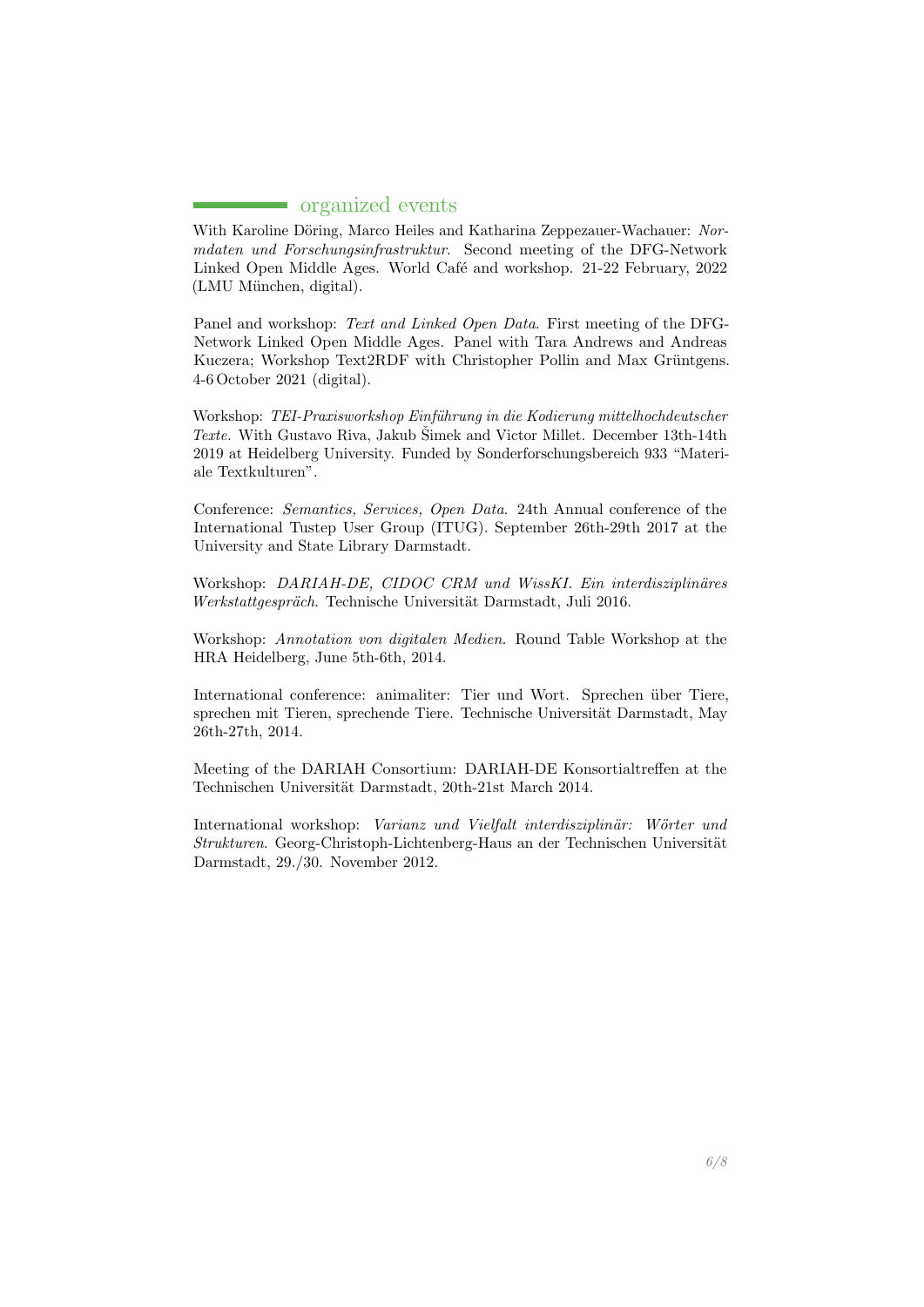# ist of publications

<span id="page-6-0"></span>Dead Horses in Arthurian Romance. Spatial and Hermeneutic Landmarks. In: Timothy Dawson und Anastasija Ropa: Echoing Hooves. Studies on Horses and Their Effects on Medieval Societies. Explorations in Medieval Culture 22. Brill, Leiden und Boston, 2022 (publication date 21 July 2022).

Arthurische Pferde als Bedeutungsträger. Eine Fallstudie zu ihrer digitalen Klassifizierung. Sonderband der Zeitschrift für deutsches Altertum (ZfdA). Hirzel (to be published).

With Andrea Rapp: Helmarshausen. In: Nathanael Busch, Anna Hoffmann und Julia Josten (Hg.): Mapentiure Hessen. Auf den Spuren mittelalterlicher Literatur. wbg Academic, Darmstadt, 2021.

With Canan Hastik, Vera Khramova, Klaus Illmayer und Jonathan Geiger: Information Organization and Access in Digital Humanities. In: Thomas Schmidt und Christian Wolff (Hg.): Proceedings of the 16th International Symposium on Information Science (ISI 2021). (Schriften zur Informationswissenschaft; Bd. 74) DOI: <10.5283/epub.44951>

With Canan Hastik, Vera Khramova und Jonathan Geiger: TaDiRAH. Taxonomy of Digital Research Activities in the Humanities. Complete revision. Vocabs services of the Austrian Centre for Digital Humanities, 2020: [https:](https://vocabs.dariah.eu/tadirah/) [//vocabs.dariah.eu/tadirah/](https://vocabs.dariah.eu/tadirah/)

With Marc Adler, Sabine Bartsch, Maria Becker, Michael Bender u.a.: Digitale Philologie. Das Darmstädter Modell. In: Digital Philology — Working Papers in Digital Philology, 1, 2020. DOI: <10.25534/tuprints-00012476>

Digitale Edition und Annotation. Diskussionsbericht. In: Fotis Jannidis (Hg.): DFG-Symposium 'Digitale Literaturwissenschaft'. Villa Vigoni, 09.-13. Oktober 2017. Stuttgart, Metzler 2019 (to be published).

With Harald Lordick, Rainer Becker, Michael Bender, Canan Hastik, Thomas Kollatz, Beata Mache, Andrea Rapp, Ruth Reiche und Niels-Oliver Walkowski: Digitale Annotationen in der geisteswissenschaftlichen Praxis. In: Bibliothek, Forschung und Praxis 2016, Band 40, Heft 2: p. 186-199.

Mit Sabine Bartsch und Andrea Rapp: Aus der Mitte der Fächer, in die Mitte der Fächer. Studiengänge und Curricula – Digital Humanities in der universitären Lehre. In: Bibliothek – Forschung und Praxis 2016; 40(2), p. 172-178.

With Andrea Rapp (Hg.): Varianz und Vielfalt interdisziplinär: Wörter und Strukturen. Online publizierte Arbeiten zur Linguistik (OPAL) Nr. 2/2016. Mannheim, 2016. DOI: [10.14618/opal\\_02-2016.](10.14618/opal_02-2016.)

With Andrea Rapp: mit volblanker varwe und trachenvar. Fellfarben von Pferden in mittelhochdeutscher Literatur. In: Perspektivwechsel oder Die Wiederentdeckung der Philologie. Bd. 2. Hrsg. von Nina Bartsch und Simone Schultz-Balluff.